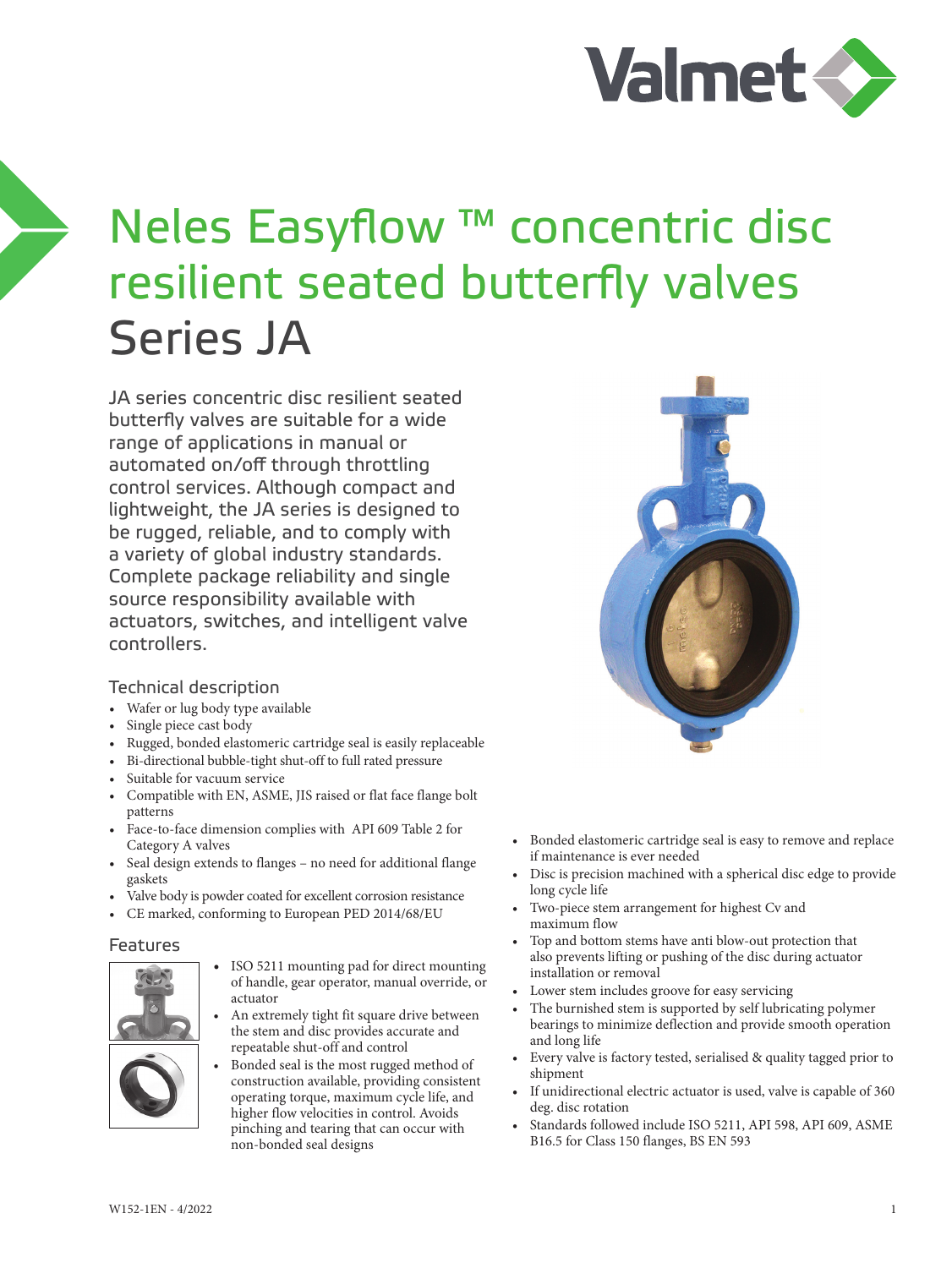#### Applications

- Water and waste water
- Sewage treatment
- Mining and other slurries
- Fuel oil and gas
- Cooling or chilled water circuits
- Desalination
- HVAC
- Cement and other fine powders
- Mild corrosive chemicals and petrochemicals

## Exploded view and parts list



| Part no.       | Part name   | <b>Material</b>                                                                                  | Part no. | Part name            | <b>Material</b>                                                                                                                    |
|----------------|-------------|--------------------------------------------------------------------------------------------------|----------|----------------------|------------------------------------------------------------------------------------------------------------------------------------|
|                | Body        | GGG40 Ductile iron<br>GG25 Cast iron<br>WCB Carbon steel<br>CF8M Stainless steel                 |          |                      | Ethylene Propylene (EPDM)<br>Nitrile, Buna-N (NBR)<br>Fluoroelastomer (FKM)<br>Silicone (VMQ)                                      |
| $\overline{2}$ | Disc        | GGG40 Ductile iron (powder coated)<br>CF8M Stainless steel<br>Bronze ASTM B148 C958 Ni-Al-Bronze | 5        | Seal                 | <b>EPDM</b> White<br>Hydrogenated Nitrile (HNBR)<br>Bonded metal backing is Aluminum for<br>DN50 - 300, and carbon steel for DN350 |
|                | Top stem    | 316 Stainless steel                                                                              |          |                      | and larger                                                                                                                         |
| 3              |             | 410 Martensitic steel<br>S31803 Duplex Stainless                                                 | 6        | Spring dowel         | Stainless steel                                                                                                                    |
|                |             |                                                                                                  | 7        | Bushing              | Self lubricating polymer                                                                                                           |
| $\overline{4}$ | Bottom stem | 316 Stainless steel<br>410 Martensitic steel                                                     | 8        | Spring ring          | Spring steel                                                                                                                       |
|                |             | S31803 Duplex stainless                                                                          | 9        | Anti-blowout<br>bolt | Stainless steel                                                                                                                    |
|                |             |                                                                                                  | 10       | Label                | Stainless steel                                                                                                                    |

Please contact Valmet for any other material specification.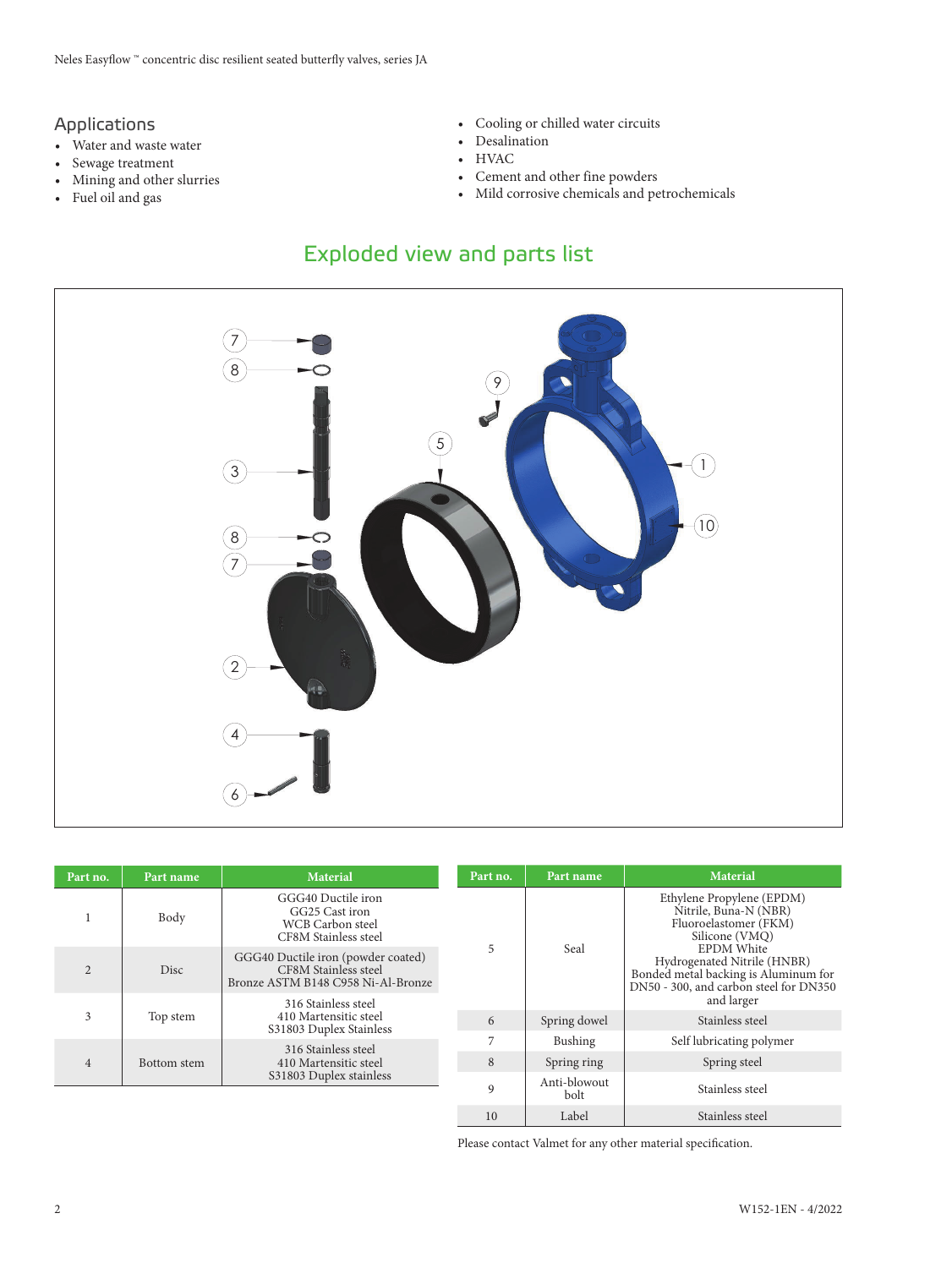| Nominal diameter:<br>Pressure rating:<br>Flange accommodation: | $DN50 - DN600 (NPS 2 - 24)$<br>PN10, PN16, ASME Class 150<br>EN1092 (PN10, PN16)                 | Vacuum rating:                 | 29.91 inch Hg gauge (759.98 mm<br>Hg gauge or $2x10^{-2}$ Torr or $4x10^{-4}$<br>psia or 99.99% vacuum)    |  |
|----------------------------------------------------------------|--------------------------------------------------------------------------------------------------|--------------------------------|------------------------------------------------------------------------------------------------------------|--|
|                                                                | ASME B16.5 Class 150<br><b>JIS 10K, 16K</b><br>Refer to flange table for availability<br>by size | Leakage:<br>Standards followed | No visible leakage<br>ISO 5211, API 598, API 609,<br>ASME B16.5, BS EN 593, IS 13095,<br>CE-PED 2014/68/EU |  |
| Face to face dimension:                                        | Per API 609 Table 2 for Category A<br>BS EN 558 Table 2 Series 20 valves                         | Testing:                       | API 598, EN 12266-1                                                                                        |  |

# Technical specifications

# Working temperature

| Temperature rating, °C                   |                                          |                                                          |  |  |  |  |  |  |  |
|------------------------------------------|------------------------------------------|----------------------------------------------------------|--|--|--|--|--|--|--|
| Body or disc material                    | -50 -45 -40 -35 -30 -25 -20 -15 -10 -5 0 | $5 \mid 10 \mid 15 \mid 20 \mid 25 \mid 30 \mid 35 \mid$ |  |  |  |  |  |  |  |
| GGG40 ductile iron                       |                                          | $-5^{\circ}$ to $+200^{\circ}$ C                         |  |  |  |  |  |  |  |
| GG25 cast iron                           |                                          | $-5^{\circ}$ to $+200^{\circ}$ C                         |  |  |  |  |  |  |  |
| WCB carbon steel                         |                                          | $-29^{\circ}$ to $+200^{\circ}$ C                        |  |  |  |  |  |  |  |
| CF8 stainless steel                      |                                          | $-50^{\circ}$ to $+200^{\circ}$ C                        |  |  |  |  |  |  |  |
| CF8M stainless steel                     | $-50^{\circ}$ to $+200^{\circ}$ C        |                                                          |  |  |  |  |  |  |  |
| NiAlBronze                               | $-50^{\circ}$ to $+200^{\circ}$ C        |                                                          |  |  |  |  |  |  |  |
| Seal material                            |                                          |                                                          |  |  |  |  |  |  |  |
| Ethylene-Propylene (EPDM)                |                                          | $-30^{\circ}$ to $+120^{\circ}$ C                        |  |  |  |  |  |  |  |
| Nitrile (NBR, Buna-N)                    |                                          | $-30^{\circ}$ to $+85^{\circ}$ C                         |  |  |  |  |  |  |  |
| Fluoroelastomer (FKM)                    |                                          | $-5^{\circ}$ to $+180^{\circ}$ C                         |  |  |  |  |  |  |  |
| Silicone (VMQ)                           |                                          | $-25^{\circ}$ to $+200^{\circ}$ C                        |  |  |  |  |  |  |  |
| White Ethylene-Proplyene<br>(EPDM White) |                                          | $-30^{\circ}$ to $+80^{\circ}$ C                         |  |  |  |  |  |  |  |
| Hydrogenated Nitrile (HNBR)              |                                          | $-30^{\circ}$ to $+100^{\circ}$ C                        |  |  |  |  |  |  |  |

## Seal materials

| Seal material                                            | Code      | <b>Service</b>                                                                                                                                                                                                                                                                                                                   | Temperature<br>range               |
|----------------------------------------------------------|-----------|----------------------------------------------------------------------------------------------------------------------------------------------------------------------------------------------------------------------------------------------------------------------------------------------------------------------------------|------------------------------------|
| Ethylene-Propylene<br>(EPDM)<br>Standard                 | EP        | Excellent resistance to heat, ozone, hot water and steam, as well as dilute acids, detergents,<br>alkalis, silicone oils and greases, ketones, and alcohols. Not compatible with petroleum<br>oils, mineral oils, kerosene, aromatic, gasoline, and halogenated solvents                                                         | $-30^{\circ}$ to $+120^{\circ}$ C  |
| Nitrile<br>$(NBR, Buna-N)$<br>Standard                   | <b>NB</b> | Most widely used seat with excellent resistance to abrasion. Compatible with petroleum<br>fuels, mineral oils, vegetable oils, dilute acid, alcohols, and alkalines. Not suitable for use<br>with ozone, ketones, chlorinated solvents, benzene, toluene, and steam.                                                             | $-30^{\circ}$ to $+85^{\circ}$ C   |
| Fluoroelastomer FKM<br>Optional                          | <b>VT</b> | Excellent resistance to heat, oxidation, dilute acids, gasoline, kerosene, and fuel oils. Good<br>resistance to strong bases, and aromatic hydrocarbons such as benzene and toluene. Poor<br>resistance to hot water, steam, alcohols, alkalis, ketones, glycol based brake fluids, hot<br>hydrofluoric or chlorosulfonic acids. | $-5^{\circ}$ to $+180^{\circ}$ C   |
| Silicone<br>(VMQ)<br>Optional (not used for<br>$>$ PN10) | SL.       | Widest temperature range, but has limited abrasion resistance (lower cycle life). Excellent<br>resistance to ozone, oxygen, methanol, ethanol, and water. Not compatible with acids,<br>alkalis, petroluem based fluids, ketones, chlorinated solvents, or steam.                                                                | $-25^{\circ}$ to $+200^{\circ}$ C. |
| White Ethylene-Proplyene<br>(EPDM White)<br>Optional     | EW        | Excellent resistance to heat, ozone, hot water and steam, as well as dilute acids, detergents,<br>alkalis, silicone oils and greases, ketones, and alcohols. Not compatible with petroleum<br>oils, mineral oils, kerosene, aromatic, gasoline, and halogenated solvents                                                         | $-30^{\circ}$ to $+80^{\circ}$ C   |
| Hydrogenated Nitrile<br>(HNBR)<br>Optional               | HN        | Higher strength NBR for increased high temperature and abrasion resistance. Low<br>temperature performance is decreased. Compatible with ozone, polar and non-polar<br>media. Excellent resistance to mineral and petroleum based oils, coolants, and fuel.                                                                      | $-30^{\circ}$ to $+100^{\circ}$ C  |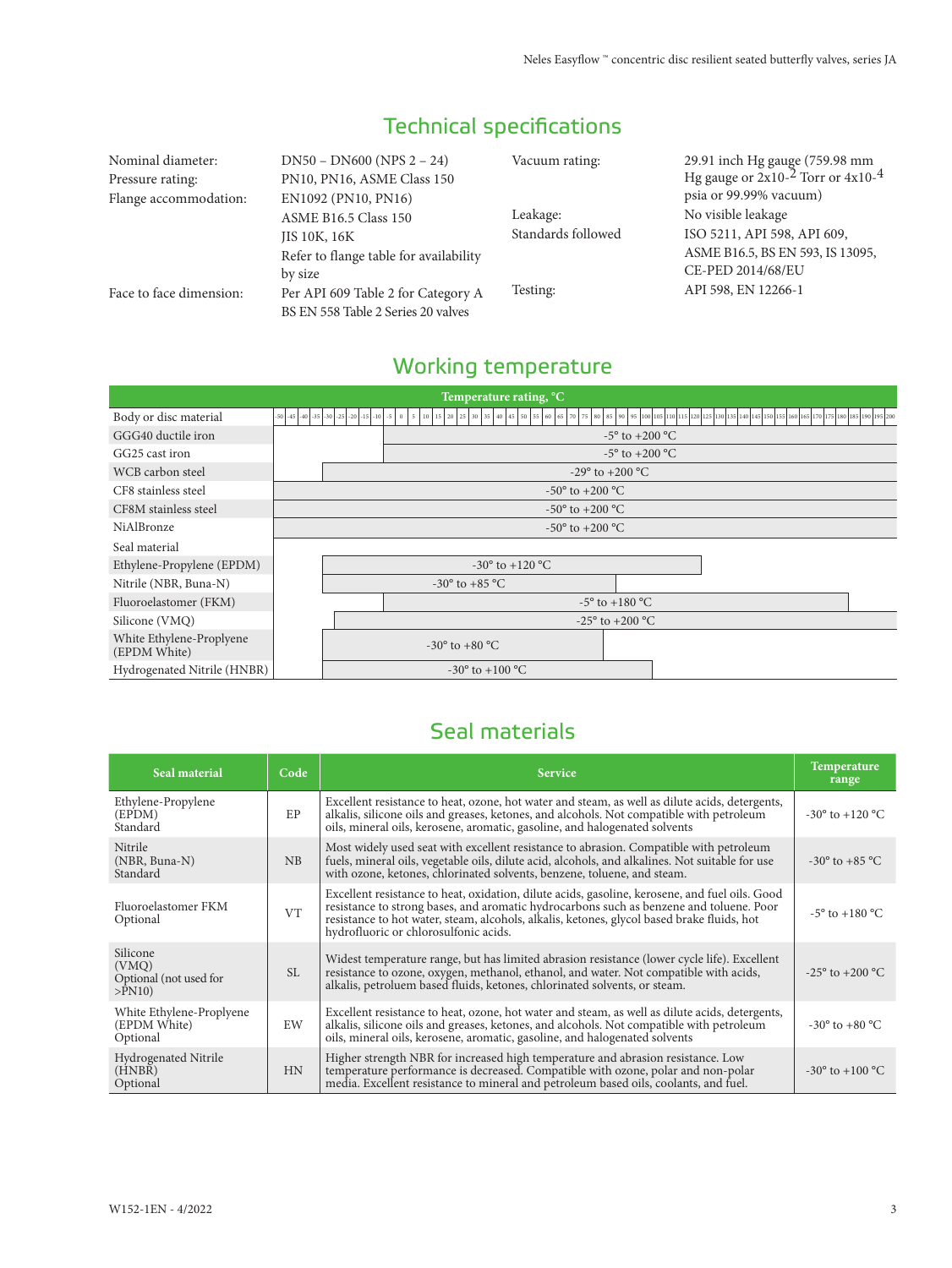### Cv VALUES



## Actuator selection torque for service condition 1

| Valve size |                | Torque for<br><b>PN3.5, PN6</b> |          | Torque for PN10, PN16,<br>Class 150 |          | Valve size |    | <b>Torque for</b><br><b>PN3.5, PN6</b> |      | Torque for PN10, PN16,<br>Class 150 |      |
|------------|----------------|---------------------------------|----------|-------------------------------------|----------|------------|----|----------------------------------------|------|-------------------------------------|------|
| DN         | <b>NPS</b>     | N.m                             | $lb$ -ft | N.m                                 | $lb$ -ft | 250        | 10 | 268                                    | 198  | 330                                 | 244  |
| 50         | 2              |                                 |          | 15                                  | 11       | 300        | 12 | 428                                    | 316  | 510                                 | 376  |
| 65         | 21/2           | 14                              | 11       | 23                                  | 17       | 350        | 14 | 608                                    | 449  | 750                                 | 553  |
| 80         |                | 20                              | 15       | 32                                  | 24       | 400        | 16 | 784                                    | 579  | 1050                                | 775  |
| 100        | $\overline{4}$ | 34                              | 26       | 44                                  | 33       | 450        | 18 | 1205                                   | 889  | 2 4 0 0                             | 1770 |
| 125        |                | 54                              | 40       | 80                                  | 59       | 500        | 20 | 1603                                   | 1183 | 3800                                | 2803 |
| 150        | 6              | 86                              | 64       | 135                                 | 100      | 600        | 24 | 2955                                   | 2180 | 6 0 0 0                             | 4425 |
| 200        | 8              | 157                             | 116      | 225                                 | 166      |            |    |                                        |      |                                     |      |

Note: The actuator selection torque includes safety factor. Select actuator that has equal or greater torque output.

| <b>Service</b><br>condition No. | Media                                                            | <b>Cycling frequency</b><br>Corrosion   |                        | Torque increase factor             |
|---------------------------------|------------------------------------------------------------------|-----------------------------------------|------------------------|------------------------------------|
|                                 | Clean liquids and lubricating<br>hydrocarbons                    | None                                    | At least once per week |                                    |
|                                 | Humid or lubricating gases, aqueous<br>liquids, clean salt water | Insignificant                           | Once per month         | Multiply Condition 1 torque by 1.2 |
|                                 | Dry gas, cement and other powders,<br>high viscosity liquid      | Disc will corrode or seat will<br>swell | A few times per year   | Multiply Condition 1 torque by 1.4 |

Note: Service condition number is determined by worst case of media or corrosion or cycling frequency. Each reviewed independently.

## Flange compatibility

| <b>Size</b><br><b>Flanges</b> |                |                               |             |                                  |               |                    |                  |               |  |
|-------------------------------|----------------|-------------------------------|-------------|----------------------------------|---------------|--------------------|------------------|---------------|--|
|                               | <b>NPS</b>     | <b>ASME (WAFER &amp; LUG)</b> |             | <b>EN 1092 (WAFER &amp; LUG)</b> |               | <b>JIS (WAFER)</b> | <b>JIS (LUG)</b> |               |  |
| DN                            |                | <b>CL 150</b>                 | <b>PN10</b> | <b>PN16</b>                      | 10K           | 16K                | 10K              | 16K           |  |
| 50                            | $\overline{2}$ |                               |             |                                  |               | Not available      |                  | Not available |  |
| 65                            | 21/2           |                               |             |                                  |               | Not available      | $\mathcal{N}$    | Not available |  |
| 80                            | 3              |                               |             |                                  |               |                    |                  |               |  |
| 100                           | $\overline{4}$ |                               |             |                                  |               |                    |                  |               |  |
| 125                           | 5              |                               |             |                                  | Not available |                    |                  |               |  |
| 150                           | 6              |                               |             |                                  |               | Not available      |                  | Not available |  |
| 200                           | 8              |                               |             |                                  | Not available | Not available      |                  |               |  |
| 250                           | 10             |                               |             |                                  |               |                    |                  | Not available |  |
| 300                           | 12             |                               |             |                                  | Not available | Not available      | Not available    | Not available |  |
| 350                           | 14             |                               |             |                                  |               | Not available      |                  |               |  |
| 400                           | 16             |                               |             |                                  |               | Not available      |                  |               |  |
| 450                           | 18             |                               |             |                                  |               | Not available      | $\mathcal{N}$    | Not available |  |
| 500                           | 20             |                               |             |                                  |               | Not available      |                  | Not available |  |
| 600                           | 24             |                               |             |                                  | Not available | Not available      | Not available    | Not available |  |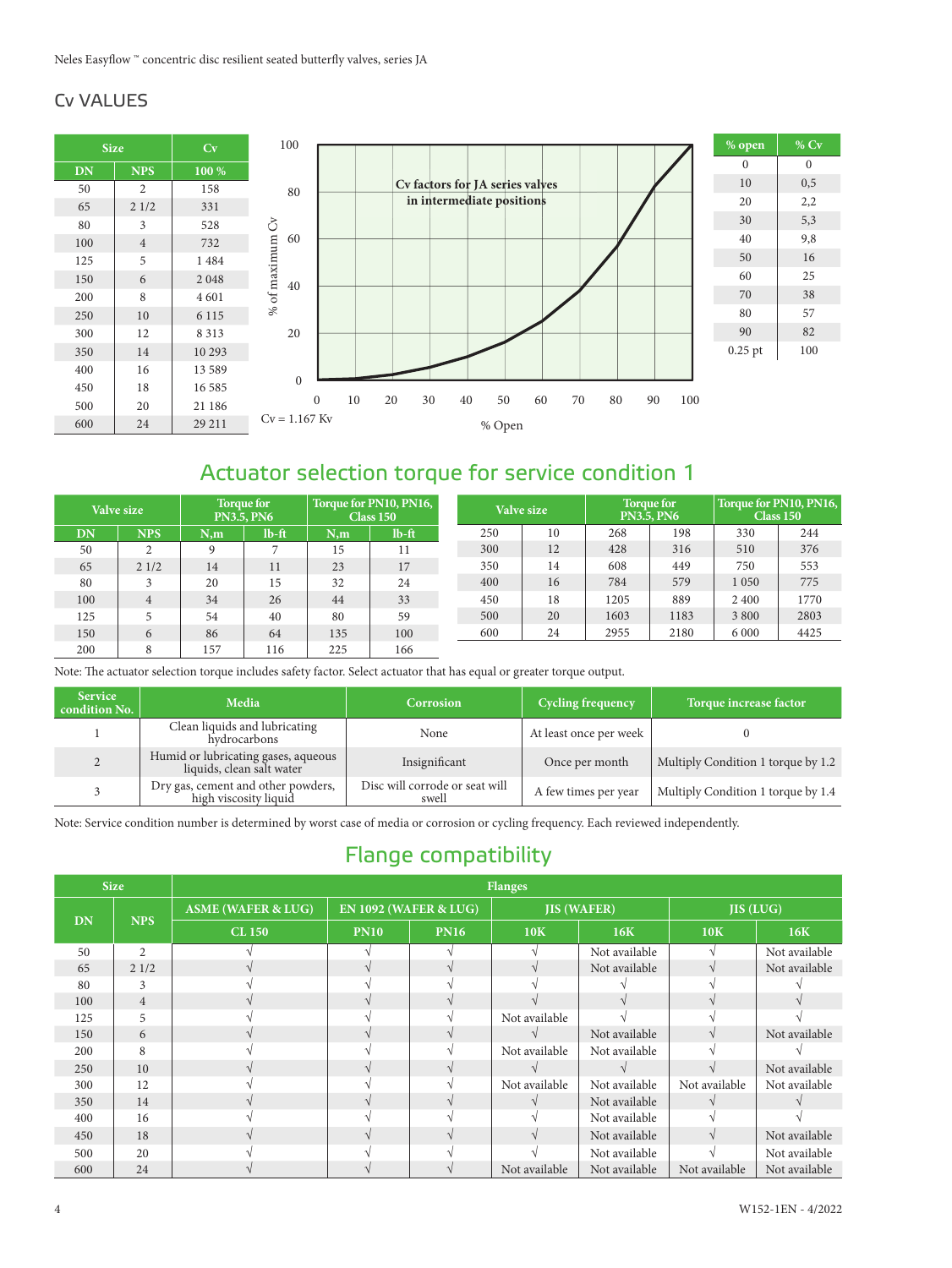## Dimensions

(All dimensions are in mm)

## WAFER BODY WITH CENTERING LUG



| Note: Dimension P is minimum mating pipe ID to ensure clearance with disc |
|---------------------------------------------------------------------------|
|                                                                           |

|                   | <b>DN50</b>              | <b>DN65</b>              | <b>DN80</b>     | <b>DN100</b>   | <b>DN125</b> | <b>DN150</b>             | <b>DN200</b>             | <b>DN250</b>             | <b>DN300</b>             | <b>DN350</b> | <b>DN400</b> | <b>DN450</b> | <b>DN500</b> | <b>DN600</b> |
|-------------------|--------------------------|--------------------------|-----------------|----------------|--------------|--------------------------|--------------------------|--------------------------|--------------------------|--------------|--------------|--------------|--------------|--------------|
| $\boldsymbol{A}$  | 206                      | 224                      | 252             | 272            | 318          | 349                      | 422                      | 478                      | 551                      | 644          | 700          | 759          | 832          | 1002         |
| $\mathbf{B}$      | 76                       | 78                       | 89              | 102            | 118          | 131                      | 176                      | 209                      | 253                      | 288          | 320          | 348          | 380          | 457          |
| $\mathsf{C}$      | 130                      | 146                      | 163             | 170            | 200          | 218                      | 246                      | 269                      | 301                      | 356          | 380          | 411          | 450          | 546          |
| D                 | 65                       | 65                       | 65              | 65             | 90           | 90                       | 90                       | 125                      | 125                      | 175          | 175          | 175          | 175          | 210          |
| E                 | 12                       | 12                       | 12              | 12             | 15           | 15                       | 15                       | 18                       | 18                       | 23           | 23           | 23           | 23           | 25           |
| $\Gamma$          | 35                       | 35                       | 35              | 35             | 55           | 55                       | 55                       | 70                       | 70                       | 100          | 100          | 100          | 100          | 130          |
| G                 | 3.5                      | 3.5                      | 3.5             | 3.5            | 3.5          | 3.5                      | 3.5                      | 3.5                      | 3.5                      | 5            | 5            | 5            | 5            | 7            |
| H                 | F <sub>05</sub>          | <b>F05</b>               | F <sub>05</sub> | <b>F05</b>     | F07          | F07                      | F <sub>07</sub>          | F10                      | F10                      | F14          | F14          | F14          | F14          | F16          |
| I                 | 14                       | 14                       | 14              | 14             | 17           | 17                       | 17                       | 22                       | 22                       |              |              |              |              |              |
| J                 | $\overline{\phantom{a}}$ | $\overline{\phantom{a}}$ | $\overline{a}$  |                |              | $\overline{a}$           |                          | $\overline{a}$           | $\overline{\phantom{0}}$ | Ø45          | Ø45          | Ø45          | Ø45          | Ø70          |
| K                 | ٠                        |                          |                 |                |              | $\overline{\phantom{a}}$ | $\overline{\phantom{a}}$ | $\overline{\phantom{a}}$ |                          | 14           | 14           | 14           | 14           | 20           |
| L                 | 16                       | 16                       | 16              | 16             | 19           | 19                       | 19                       | 24                       | 24                       | 65           | 65           | 65           | 65           | 80           |
| M                 | 43                       | 46                       | 46              | 52             | 56           | 56                       | 60                       | 68                       | 78                       | 78           | 102          | 114          | 127          | 154          |
| N                 | 96                       | 107                      | 130             | 153            | 182          | 213                      | 268                      | 323                      | 389                      | 440          | 480          | 540          | 600          | 705          |
| $\mathcal{O}$     | 8                        | 13                       | 20              | 28             | 37           | 50                       | 70                       | 91                       | 105                      | 125          | 134          | 152          | 185          | 225          |
| $\mathbf{P}$      |                          | 67                       | 78.5            | 101            | 123          | 148                      | 195                      | 243                      | 279                      | 317          | 359          | 411          | 470          | 566          |
| Q PN10            | 125                      | 145                      | 160             | 180            | 210          | 240                      | 295                      | 350                      | 400                      | 460          | 515          | 565          | 620          | 725          |
| Q PN16            | 125                      | 145                      | 160             | 180            | 210          | 240                      | 295                      | 355                      | 410                      | 470          | 525          | 585          | 650          | 770          |
| <b>Q ANSI 150</b> | 120.65                   | 139.7                    | 152.4           | 190.5          | 215.9        | 241.3                    | 298.45                   | 361.95                   | 431.8                    | 476.25       | 539.8        | 577.9        | 635          | 749.3        |
| $Q$ 10 $K$        | 120                      | 140                      | 150             | 175            | 210          | 240                      | 290                      | 355                      | 400                      | 445          | 510          | 565          | 620          | 730          |
| Q 16K             | 120                      | 140                      | 160             | 185            | 225          | 260                      | 305                      | 380                      | 430                      | 480          | 540          | 605          | 660          | 770          |
| Weight (kg)       | $\overline{2}$           | 2.5                      | 3               | $\overline{4}$ | 6            | 8                        | 14                       | 21                       | 40                       | 63           | 87           | 113          | 149          | 279          |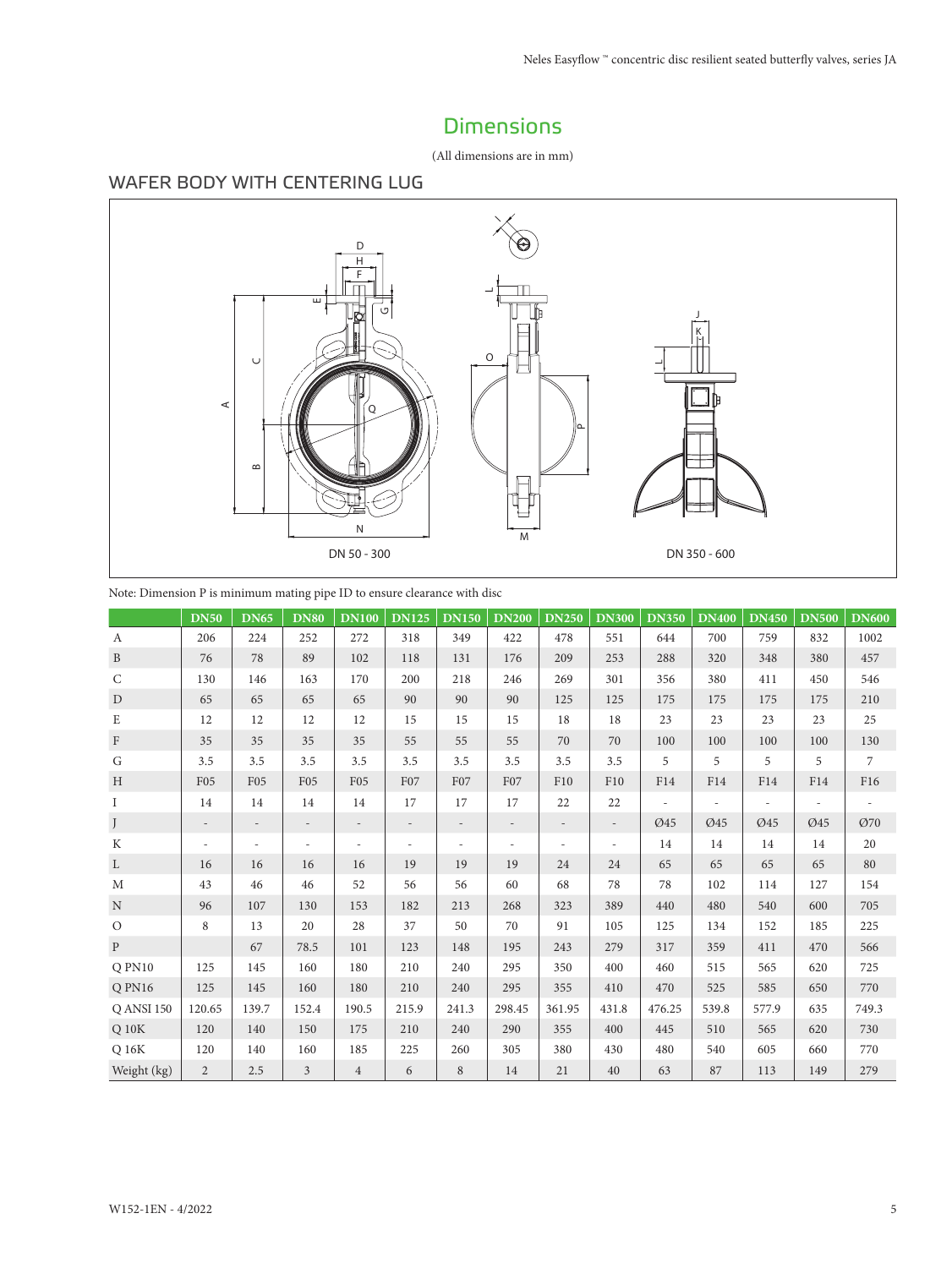#### LUG BODY



Note: Dimension P is minimum mating pipe ID to ensure clearance with disc

|                   | <b>DN50</b>              | <b>DN65</b>              | <b>DN80</b>              | <b>DN100</b>             | <b>DN125</b>      | <b>DN150</b>             | <b>DN200</b>             | <b>DN250</b>             | <b>DN300</b>             | <b>DN350</b> | <b>DN400</b> | <b>DN450</b> | <b>DN500</b> | <b>DN600</b>  |
|-------------------|--------------------------|--------------------------|--------------------------|--------------------------|-------------------|--------------------------|--------------------------|--------------------------|--------------------------|--------------|--------------|--------------|--------------|---------------|
| $\boldsymbol{A}$  | 206                      | 224                      | 257                      | 288                      | 332               | 361                      | 416                      | 466                      | 551                      | 644          | 700          | 759          | 832          | 1002          |
| $\mathbf{B}$      | 76                       | 78                       | 94                       | 110                      | 132               | 143                      | 170                      | 197                      | 250                      | 288          | 320          | 348          | 380          | 457           |
| $\mathsf{C}$      | 130                      | 146                      | 163                      | 170                      | 200               | 218                      | 246                      | 269                      | 301                      | 356          | 380          | 411          | 450          | 546           |
| $\mathbf D$       | 65                       | 65                       | 65                       | 65                       | 90                | 90                       | 90                       | 125                      | 125                      | 175          | 175          | 175          | 175          | 210           |
| $\mathbf E$       | 15                       | 12                       | 15                       | 15                       | 15                | 15                       | 15                       | 18                       | 18                       | 23           | 23           | 23           | 23           | 25            |
| $\rm F$           | 35                       | 35                       | 35                       | 35                       | 55                | 55                       | 55                       | 70                       | 70                       | 100          | 100          | 100          | 100          | 130           |
| G                 | 3.5                      | 3.5                      | 3.5                      | 3.5                      | 3.5               | 3.5                      | 3.5                      | 3.5                      | 3.5                      | 5            | 5            | 5            | 5            | $\mathcal{I}$ |
| H                 | F <sub>05</sub>          | F <sub>05</sub>          | F <sub>05</sub>          | F <sub>05</sub>          | F07               | F07                      | F07                      | F10                      | F10                      | F14          | F14          | F14          | F14          | F16           |
| $\mathbf I$       | 14                       | 14                       | 14                       | 14                       | 17                | 17                       | 17                       | 22                       | 22                       |              |              |              |              |               |
| J                 | $\overline{\phantom{a}}$ | $\overline{\phantom{a}}$ | $\overline{\phantom{a}}$ | $\overline{\phantom{a}}$ | $\qquad \qquad -$ | $\overline{a}$           | $\overline{\phantom{a}}$ | $\overline{\phantom{a}}$ | $\overline{\phantom{a}}$ | Ø45          | Ø45          | Ø45          | Ø45          | Ø70           |
| $\mathbf K$       | $\sim$                   |                          |                          | $\overline{\phantom{a}}$ | $\sim$            | $\overline{\phantom{a}}$ |                          |                          | $\overline{\phantom{a}}$ | 14           | 14           | 14           | 14           | 20            |
| L                 | 16                       | 16                       | 16                       | 16                       | 19                | 19                       | 19                       | 24                       | 24                       | 65           | 65           | 65           | 65           | 80            |
| M                 | 43                       | 46                       | 46                       | 52                       | 56                | 56                       | 60                       | 68                       | 78                       | 78           | 102          | 114          | 127          | 154           |
| $\mathbf N$       | 96                       | 107                      | 130                      | 153                      | 182               | 213                      | 265                      | 323                      | 389                      | 440          | 480          | 540          | 600          | 705           |
| $\circ$           | 8                        | 13                       | 20                       | 28                       | 37                | 50                       | 70                       | 91                       | 105                      | 125          | 134          | 152          | 185          | 225           |
| $\mathbf{P}$      | 52                       | 67                       | 78.5                     | 101                      | 123               | 148                      | 195                      | 243                      | 279                      | 317          | 359          | 411          | 470          | 566           |
| Q PN 10           | 125                      | 145                      | 160                      | 180                      | 210               | 240                      | 295                      | 350                      | 400                      | 460          | 515          | 565          | 620          | 725           |
| Q PN 16           | 125                      | 145                      | 160                      | 180                      | 210               | 240                      | 295                      | 355                      | 410                      | 470          | 525          | 585          | 650          | 770           |
| <b>Q ANSI 150</b> | 120.65                   | 139.7                    | 152.4                    | 190.5                    | 215.9             | 241.3                    | 298.45                   | 361.95                   | 431.80                   | 476.25       | 539.8        | 577.9        | 635          | 749.3         |
| $Q$ 10 $K$        | 120                      | 140                      | 150                      | 175                      | 210               | 240                      | 290                      | 355                      | 400                      | 445          | 510          | 565          | 620          | 730           |
| Q16K              | 120                      | 140                      | 160                      | 185                      | 225               | 260                      | 305                      | 380                      | 430                      | 480          | 540          | 605          | 660          | 770           |
| Weight (kg)       | 5                        | 6                        | 6                        | $\overline{7}$           | 9                 | 11                       | 17                       | 25                       | 49                       | 74           | 98           | 134          | 189          | 325           |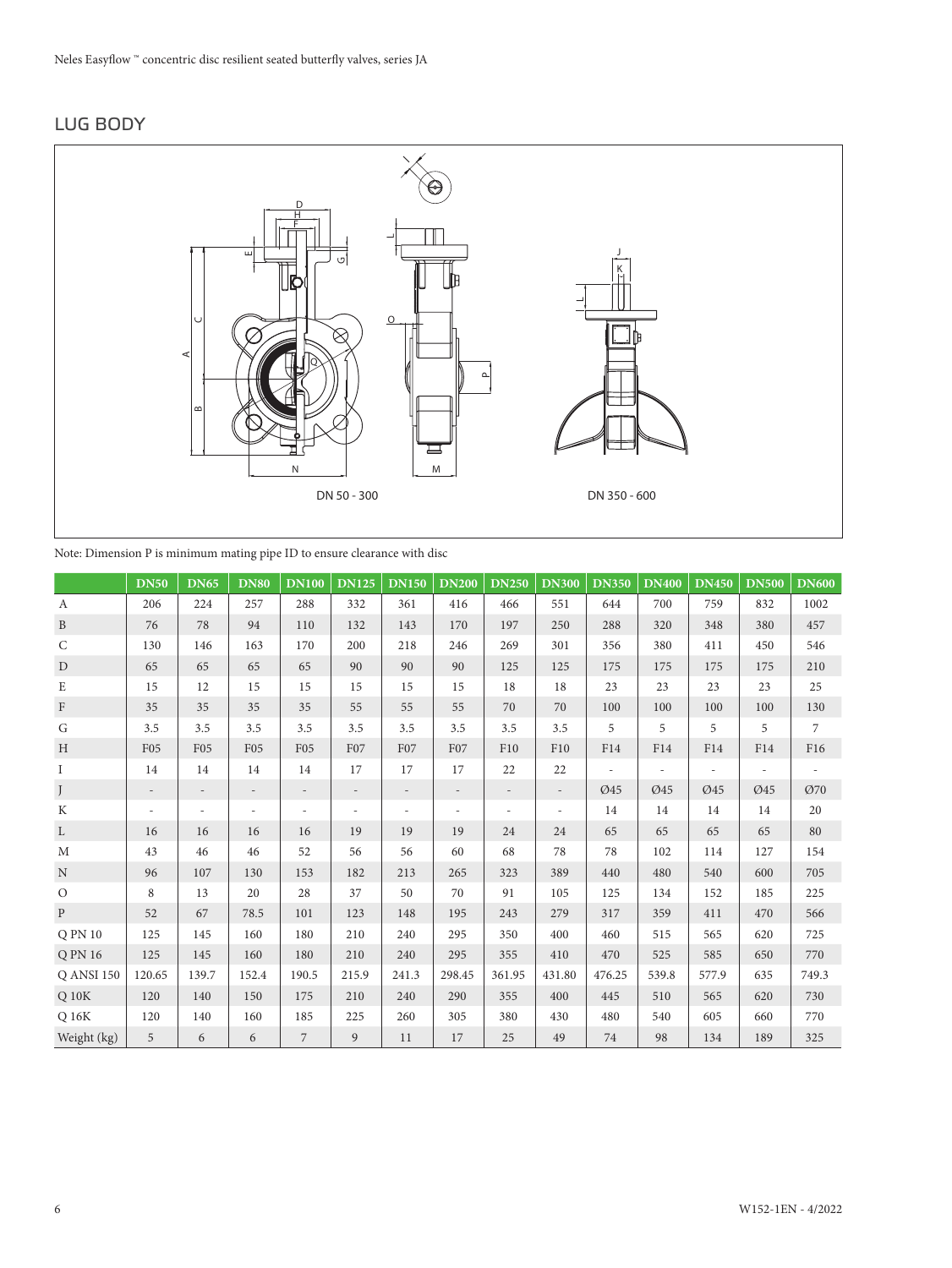## Actuator selection

Selected rack and pinion actuator sizes in the chart are based on the recommended minimum actuator torque and 4 barg minimum air supply pressure. Selected spring return actuator size is suitable for fail open or fail close configuration. Unless otherwise specified, actuator will be set for fail close.

Actuators may be direct mounted or direct mounted with sleeve or mounted using bracket & coupler. For all these cases, the mounting sets include respective fasteners in addition to the above said components.



#### DOUBLE ACTING Rack & pinion actuator sizing (PN10, PN16, Class 150), 4 barg min. air supply

|           | Valve size     |                                    | Service condition |                |  |  |  |  |  |
|-----------|----------------|------------------------------------|-------------------|----------------|--|--|--|--|--|
| <b>DN</b> | <b>NPS</b>     |                                    | $\overline{2}$    | 3              |  |  |  |  |  |
| 50        | 2              | <b>RNP 63</b>                      |                   |                |  |  |  |  |  |
| 65        | 21/2           | <b>RNP 63</b>                      |                   |                |  |  |  |  |  |
| 80        | 3              | RNP <sub>63</sub><br><b>RNP 80</b> |                   |                |  |  |  |  |  |
| 100       | $\overline{4}$ |                                    | <b>RNP 80</b>     |                |  |  |  |  |  |
| 125       | 5              | <b>RNP 90</b><br><b>RNP 100</b>    |                   |                |  |  |  |  |  |
| 150       | 6              | <b>RNP 100</b>                     | <b>RNP 110</b>    | <b>RNP 125</b> |  |  |  |  |  |
| 200       | 8              | <b>RNP 125</b>                     | <b>RNP 150</b>    |                |  |  |  |  |  |
| 250       | 10             |                                    | <b>RNP 150</b>    | <b>RNP 175</b> |  |  |  |  |  |
| 300       | 12             | <b>RNP 175</b>                     | <b>RNP 200</b>    |                |  |  |  |  |  |
| 350       | 14             |                                    | <b>RNP 200</b>    | <b>RNP 250</b> |  |  |  |  |  |
| 400       | 16             |                                    | <b>RNP 250</b>    |                |  |  |  |  |  |
| 450       | 18             | <b>RNP 350</b><br><b>B1C32</b>     |                   |                |  |  |  |  |  |
| 500       | 20             | <b>B1C40</b><br><b>B1C32</b>       |                   |                |  |  |  |  |  |
| 600       | 24             |                                    | <b>B1C40</b>      |                |  |  |  |  |  |

#### SPRING RETURN Rack & pinion actuator sizing (PN10, PN16, Class 150), 4 barg min. air supply (Fail close or open)

|           | Valve size     |                                            | <b>Service condition</b> |                     |  |  |  |
|-----------|----------------|--------------------------------------------|--------------------------|---------------------|--|--|--|
| <b>DN</b> | <b>NPS</b>     |                                            | $\overline{2}$           | 3                   |  |  |  |
| 50        | $\overline{2}$ | <b>RNP 63 SR40</b>                         |                          | <b>RNP 80 SR40</b>  |  |  |  |
| 65        | 21/2           | <b>RNP 80 SR40</b>                         |                          | <b>RNP 90 SR40</b>  |  |  |  |
| 80        | 3              | <b>RNP 90 SR40</b><br><b>RNP 100 SR40</b>  |                          |                     |  |  |  |
| 100       | $\overline{4}$ | <b>RNP 100 SR40</b><br><b>RNP 110 SR40</b> |                          |                     |  |  |  |
| 125       | 5              | <b>RNP 125 SR40</b><br><b>RNP 150 SR40</b> |                          |                     |  |  |  |
| 150       | 6              | <b>RNP 175 SR40</b><br><b>RNP 150 SR40</b> |                          |                     |  |  |  |
| 200       | 8              |                                            | <b>RNP 200 SR40</b>      |                     |  |  |  |
| 250       | 10             | <b>RNP 200 SR40</b>                        |                          | <b>RNP 250 SR40</b> |  |  |  |
| 300       | 12             | <b>RNP 250 SR40</b>                        |                          | <b>RNP 300 SR40</b> |  |  |  |
| 350       | 14             | <b>RNP 300 SR40</b>                        |                          | <b>RNP 350 SR40</b> |  |  |  |
| 400       | 16             | <b>RNP 350 SR40</b>                        | B1JV20, B1JVA20          | B1JK25, B1JKA25     |  |  |  |
| 450       | 18             | B1J25, B1JA25                              | B1JV25, B1JVA25          | B1JK32, B1JKA32     |  |  |  |
| 500       | 20             | B1J32, B1JA32<br>B1JV32, B1JVA32           |                          |                     |  |  |  |
| 600       | 24             | B1IV32, B1IVA32                            |                          | B1J40, B1JA40       |  |  |  |

Note: For B1J series actuators, the 3rd digit 'A' in code means actuator is for Spring to open operation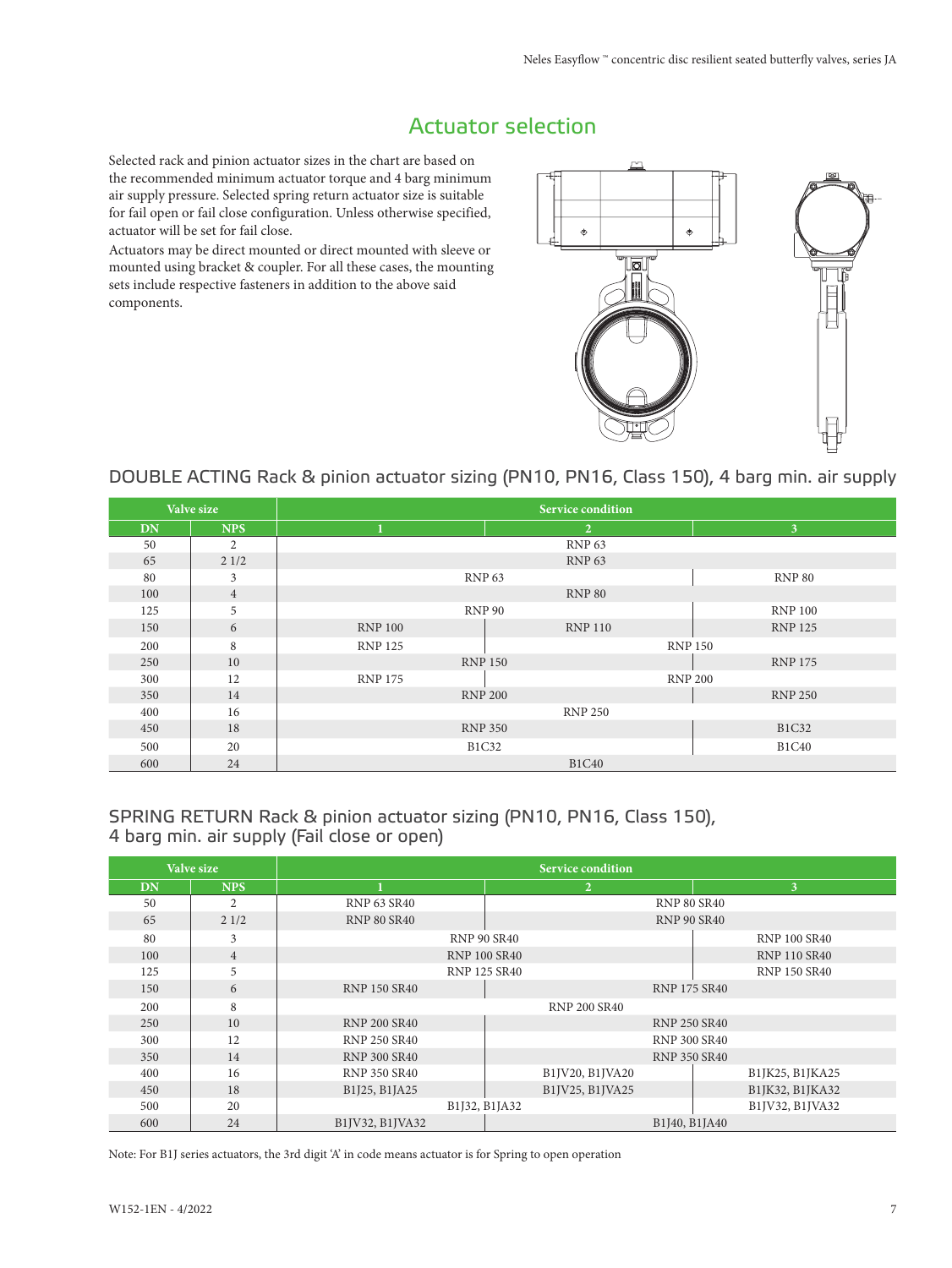DOUBLE ACTING Rack & pinion actuator sizing for undercut disc (PN3.5 & PN6), 4 barg min. air supply

|           | Valve size     | <b>Service condition</b>         |                |                |  |  |  |  |  |
|-----------|----------------|----------------------------------|----------------|----------------|--|--|--|--|--|
| <b>DN</b> | <b>NPS</b>     | 1                                | $\mathbf{2}$   | 3 <sup>1</sup> |  |  |  |  |  |
| 50        | $\overline{2}$ |                                  | <b>RNP 63</b>  |                |  |  |  |  |  |
| 65        | 21/2           |                                  | <b>RNP 63</b>  |                |  |  |  |  |  |
| 80        | 3              |                                  | <b>RNP 63</b>  |                |  |  |  |  |  |
| 100       | $\overline{4}$ |                                  | <b>RNP 80</b>  |                |  |  |  |  |  |
| 125       | 5              | <b>RNP 80</b>                    | <b>RNP 90</b>  |                |  |  |  |  |  |
| 150       | 6              |                                  | <b>RNP 90</b>  | <b>RNP 100</b> |  |  |  |  |  |
| 200       | 8              | <b>RNP 110</b><br><b>RNP 125</b> |                |                |  |  |  |  |  |
| 250       | 10             | <b>RNP 150</b>                   |                |                |  |  |  |  |  |
| 300       | 12             | <b>RNP 175</b>                   |                |                |  |  |  |  |  |
| 350       | 14             | <b>RNP 200</b>                   |                |                |  |  |  |  |  |
| 400       | 16             | <b>RNP 200</b>                   | <b>RNP 250</b> |                |  |  |  |  |  |
| 450       | 18             | <b>RNP 250</b>                   | <b>RNP 300</b> |                |  |  |  |  |  |
| 500       | 20             | <b>RNP 300</b><br><b>RNP 350</b> |                |                |  |  |  |  |  |
| 600       | 24             | <b>RNP 350</b>                   | <b>B1C32</b>   |                |  |  |  |  |  |

#### SPRING RETURN Rack & pinion actuator sizing for undercut disc (PN3.5 & PN6), 4 barg min. air supply (Fail close or open)

|           | Valve size     | <b>Service condition</b> |                     |                     |  |  |  |  |
|-----------|----------------|--------------------------|---------------------|---------------------|--|--|--|--|
| <b>DN</b> | <b>NPS</b>     |                          | $\overline{2}$      | $\mathbf{3}$        |  |  |  |  |
| 50        | $\overline{2}$ |                          | <b>RNP 63 SR40</b>  |                     |  |  |  |  |
| 65        | 21/2           | <b>RNP 63 SR40</b>       |                     | <b>RNP 80 SR40</b>  |  |  |  |  |
| 80        | 3              |                          | <b>RNP 80 SR40</b>  | <b>RNP 90 SR40</b>  |  |  |  |  |
| 100       | $\overline{4}$ |                          | <b>RNP 90 SR40</b>  | <b>RNP 100 SR40</b> |  |  |  |  |
| 125       | 5              | <b>RNP 100 SR40</b>      |                     | <b>RNP 125 SR40</b> |  |  |  |  |
| 150       | 6              | <b>RNP 125 SR40</b>      |                     | <b>RNP 150 SR40</b> |  |  |  |  |
| 200       | 8              | <b>RNP 150 SR40</b>      |                     | <b>RNP 200 SR40</b> |  |  |  |  |
| 250       | 10             |                          | <b>RNP 200 SR40</b> | <b>RNP 250 SR40</b> |  |  |  |  |
| 300       | 12             |                          | <b>RNP 250 SR40</b> | <b>RNP 300 SR40</b> |  |  |  |  |
| 350       | 14             |                          | <b>RNP 300 SR40</b> | <b>RNP 350 SR40</b> |  |  |  |  |
| 400       | 16             | <b>RNP 300 SR40</b>      |                     | <b>RNP 350 SR40</b> |  |  |  |  |
| 450       | 18             |                          | B1JV20, B1JVA20     | B1JK25, B1JKA25     |  |  |  |  |
| 500       | 20             | B1JK25, B1JKA25          |                     | B1J25, B1JA25       |  |  |  |  |
| 600       | 24             | B1JV25, B1JVA25          |                     | B1J32, B1JA32       |  |  |  |  |

Note: For B1J series actuators, the 3rd digit 'A' in code means actuator is for Spring to open operation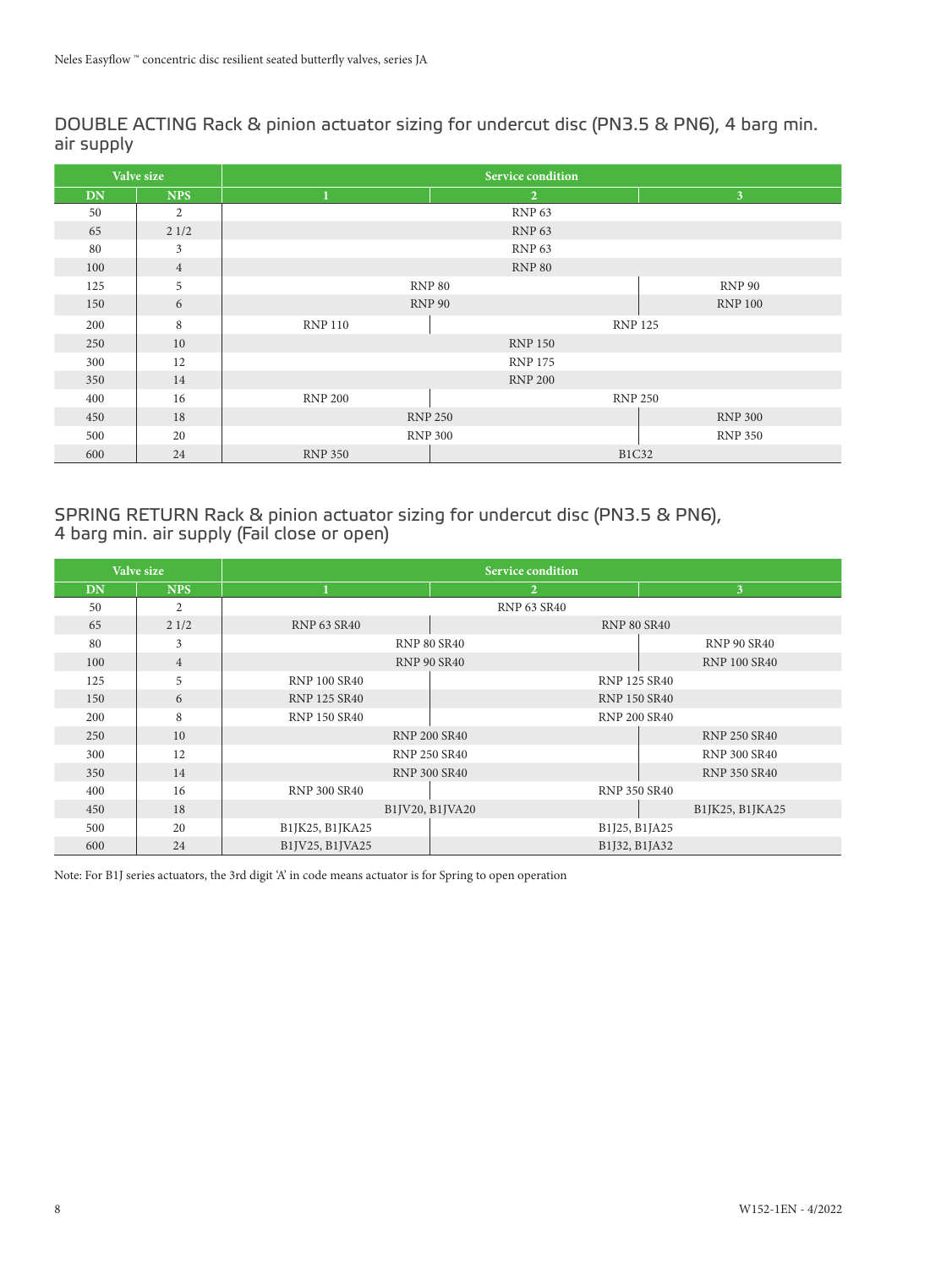# Actuator mounting set

#### RNP actuators

| <b>Valve size</b> | <b>Actuator model</b> | <b>Mounting set number</b>      |
|-------------------|-----------------------|---------------------------------|
|                   | <b>RNP 63</b>         | EASYFLOW MOUNTING SET 1         |
| DN50(2)           | <b>RNP 80</b>         | <b>EASYFLOW MOUNTING SET 6</b>  |
|                   | <b>RNP 63</b>         | EASYFLOW MOUNTING SET 1         |
| DN65(2.1/2)       | <b>RNP 80</b>         | <b>EASYFLOW MOUNTING SET 6</b>  |
|                   | <b>RNP 90</b>         | EASYFLOW MOUNTING SET 6         |
|                   | <b>RNP 63</b>         | <b>EASYFLOW MOUNTING SET 1</b>  |
|                   | <b>RNP 80</b>         | EASYFLOW MOUNTING SET 6         |
| DN 80 (3)         | <b>RNP 90</b>         | EASYFLOW MOUNTING SET 6         |
|                   | <b>RNP 100</b>        | <b>EASYFLOW MOUNTING SET 22</b> |
|                   | <b>RNP 80</b>         | EASYFLOW MOUNTING SET 6         |
|                   | <b>RNP 90</b>         | EASYFLOW MOUNTING SET 6         |
| DN 100 (4)        | <b>RNP 100</b>        | <b>EASYFLOW MOUNTING SET 22</b> |
|                   | <b>RNP 110</b>        | <b>EASYFLOW MOUNTING SET 22</b> |
|                   | <b>RNP 80</b>         | <b>EASYFLOW MOUNTING SET 2</b>  |
|                   | <b>RNP 90</b>         | <b>EASYFLOW MOUNTING SET 2</b>  |
| DN 125 (5)        | <b>RNP100</b>         | <b>EASYFLOW MOUNTING SET 7</b>  |
|                   | <b>RNP 125</b>        | <b>EASYFLOW MOUNTING SET 23</b> |
|                   | <b>RNP 150</b>        | <b>EASYFLOW MOUNTING SET 24</b> |
|                   | <b>RNP 100</b>        | <b>EASYFLOW MOUNTING SET 7</b>  |
|                   | <b>RNP 110</b>        | <b>EASYFLOW MOUNTING SET 7</b>  |
| DN 150 (6)        | <b>RNP 125</b>        | <b>EASYFLOW MOUNTING SET 23</b> |
|                   | <b>RNP 150</b>        | <b>EASYFLOW MOUNTING SET 24</b> |
|                   | <b>RNP 175</b>        | <b>EASYFLOW MOUNTING SET 24</b> |
|                   | <b>RNP 100</b>        | <b>EASYFLOW MOUNTING SET 7</b>  |
| DN 200 (8)        | <b>RNP 125</b>        | <b>EASYFLOW MOUNTING SET 23</b> |
|                   | <b>RNP 150</b>        | <b>EASYFLOW MOUNTING SET 24</b> |
|                   | <b>RNP 200</b>        | <b>EASYFLOW MOUNTING SET 25</b> |
|                   | <b>RNP 150</b>        | <b>EASYFLOW MOUNTING SET 8</b>  |
| DN 250 (10)       | <b>RNP 175</b>        | EASYFLOW MOUNTING SET 50        |
|                   | <b>RNP 200</b>        | EASYFLOW MOUNTING SET 9         |
|                   | <b>RNP 250</b>        | <b>EASYFLOW MOUNTING SET 26</b> |
|                   | <b>RNP 175</b>        | <b>EASYFLOW MOUNTING SET 50</b> |
| DN 300 (12)       | <b>RNP 200</b>        | EASYFLOW MOUNTING SET 9         |
|                   | <b>RNP 250</b>        | <b>EASYFLOW MOUNTING SET 26</b> |
|                   | <b>RNP 300</b>        | <b>EASYFLOW MOUNTING SET 27</b> |
|                   | <b>RNP 200</b>        | EASYFLOW MOUNTING SET 10        |
| DN 350 (14)       | <b>RNP 250</b>        | <b>EASYFLOW MOUNTING SET 11</b> |
|                   | <b>RNP 300</b>        | <b>EASYFLOW MOUNTING SET 29</b> |
|                   | <b>RNP 350</b>        | <b>EASYFLOW MOUNTING SET 30</b> |
|                   | <b>RNP 200</b>        | EASYFLOW MOUNTING SET 10        |
| DN 400 (16)       | <b>RNP 250</b>        | EASYFLOW MOUNTING SET 11        |
|                   | <b>RNP 350</b>        | <b>EASYFLOW MOUNTING SET 30</b> |
|                   | <b>RNP 250</b>        | EASYFLOW MOUNTING SET 11        |
| DN 450 (18)       | <b>RNP 300</b>        | <b>EASYFLOW MOUNTING SET 29</b> |
|                   | <b>RNP 350</b>        | EASYFLOW MOUNTING SET 30        |
| DN 500 (20)       | <b>RNP 300</b>        | EASYFLOW MOUNTING SET 29        |
|                   | <b>RNP 350</b>        | EASYFLOW MOUNTING SET 30        |
| DN 600 (24)       | <b>RNP 350</b>        | EASYFLOW MOUNTING SET 136       |

#### B-Series actuators

| Valve size  | <b>Actuator model</b>                                                | <b>Mounting set number</b>       |  |  |
|-------------|----------------------------------------------------------------------|----------------------------------|--|--|
|             | B1JV20, B1VA20                                                       | <b>EASYFLOW MOUNTING SET 129</b> |  |  |
| DN 400 (16) | B1JK25, B1JKA25                                                      | <b>EASYFLOW MOUNTING SET 30</b>  |  |  |
|             | <b>B1J20</b>                                                         | <b>EASYFLOW MOUNTING SET 129</b> |  |  |
| DN 450 (18) | B1J25, B1JA25<br>B1JV25, B1JVA25                                     | <b>EASYFLOW MOUNTING SET 130</b> |  |  |
|             | B1C32, B1J32,<br>B1JK32, B1JKA32                                     | EASYFLOW MOUNTING SET 131        |  |  |
|             | B1J25                                                                | <b>EASYFLOW MOUNTING SET 130</b> |  |  |
| DN 500 (20) | B1C32, B1J32,<br>B1JA32, B1JV32,<br>B <sub>1</sub> JVA <sub>32</sub> | EASYFLOW MOUNTING SET 131        |  |  |
|             | <b>B1C40</b>                                                         | <b>EASYFLOW MOUNTING SET 132</b> |  |  |
|             | B1J25                                                                | <b>EASYFLOW MOUNTING SET 133</b> |  |  |
| DN 600 (20) | B1C32, B1J32,<br>B1JV32, B1JVA32                                     | EASYFLOW MOUNTING SET 134        |  |  |
|             | B1C40, B1J40, B1JA40                                                 | <b>EASYFLOW MOUNTING SET 135</b> |  |  |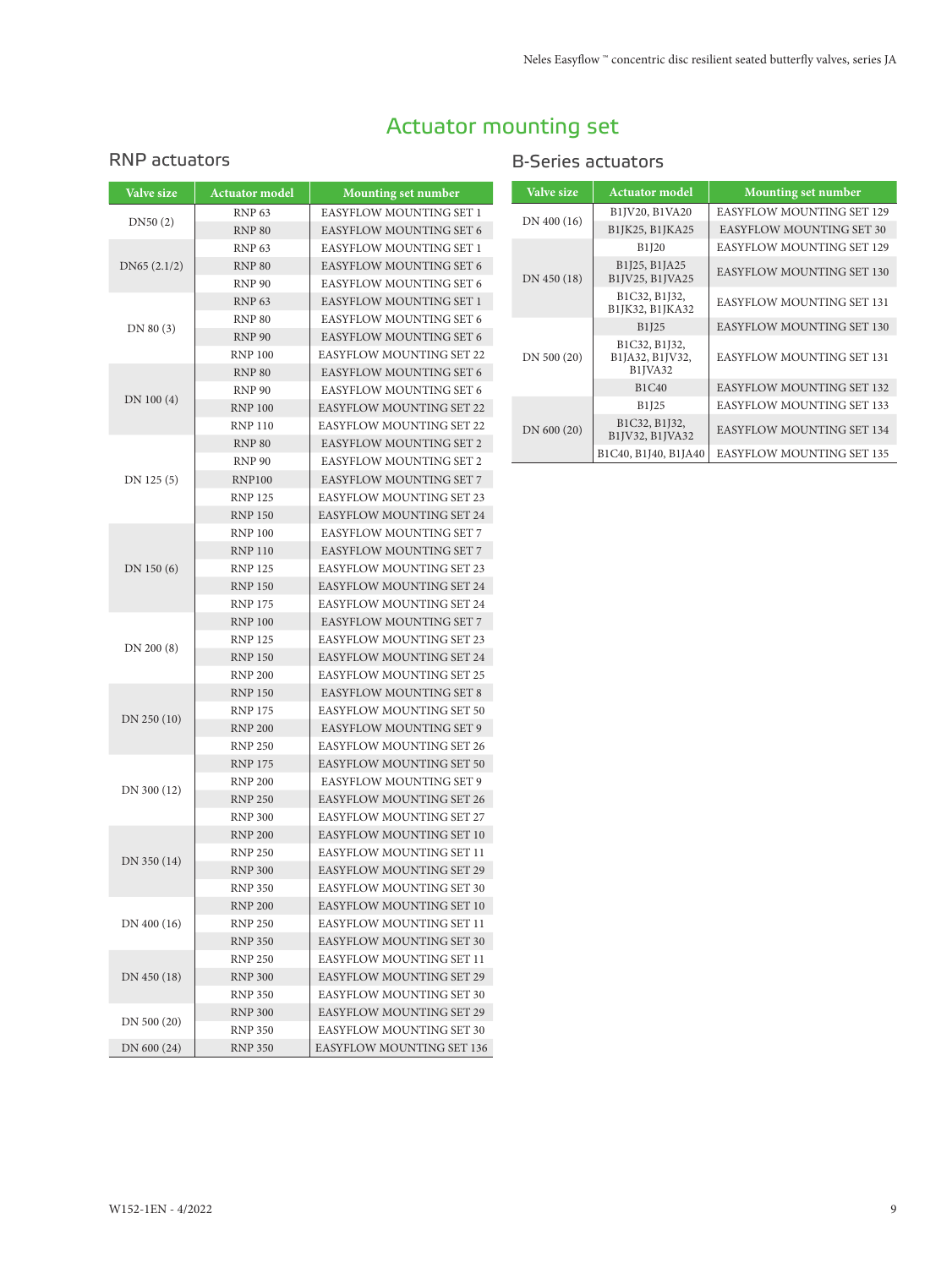

# Hand lever with 10 position notch plate

| <b>MODEL</b>   | <b>SIZE</b>  | $\mathbf{A}$ | B   | $\mathbf C$ | D   | E  | F               |    | G                  | Handle Force, N    | <b>Mounting set</b> |                                                         |
|----------------|--------------|--------------|-----|-------------|-----|----|-----------------|----|--------------------|--------------------|---------------------|---------------------------------------------------------|
|                |              |              |     |             |     |    |                 |    | <b>Condition 1</b> | <b>Condition 2</b> | <b>Condition 3</b>  | number                                                  |
| <b>RHL 141</b> | <b>DN50</b>  | 130          | 75  | 30          | 250 | 60 | <b>F05</b>      | 22 | 71                 | 85                 | 99                  | <b>EASYFLOW</b><br><b>MOUNTING</b><br>SET <sub>51</sub> |
| <b>RHL 141</b> | <b>DN65</b>  | 146          | 78  | 30          | 250 | 60 | <b>F05</b>      | 22 | 108                | 132                | 151                 | <b>EASYFLOW</b><br><b>MOUNTING</b><br>SET <sub>51</sub> |
| RHL 141        | <b>DN80</b>  | 163          | 89  | 30          | 250 | 60 | F <sub>05</sub> | 22 | 151                | 179                | 212                 | <b>EASYFLOW</b><br><b>MOUNTING</b><br>SET <sub>51</sub> |
| <b>RHL 141</b> | <b>DN100</b> | 186          | 102 | 32          | 250 | 60 | F <sub>05</sub> | 22 | 208                | 250                | 292                 | <b>EASYFLOW</b><br><b>MOUNTING</b><br>SET <sub>51</sub> |
| <b>RHL 171</b> | <b>DN125</b> | 200          | 118 | 32          | 250 | 60 | F07             | 22 | 377                | 453                | 528                 | <b>EASYFLOW</b><br><b>MOUNTING</b><br>SET <sub>52</sub> |

Hand lever is powder coated steel. Notch plate, spring, and bolts are zinc plated steel.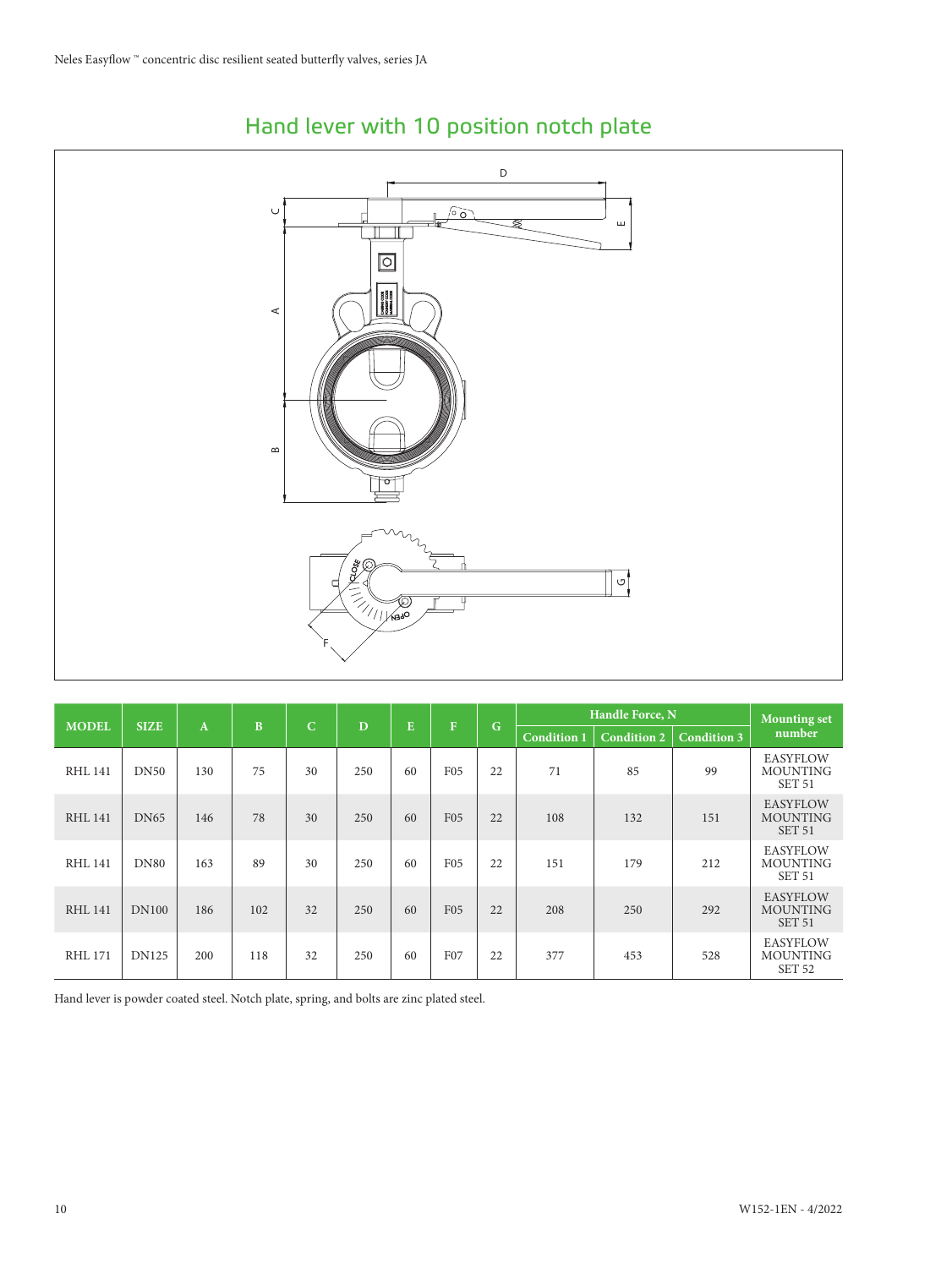

# Manual gear operator

| <b>MODEL</b>   | <b>TORQUE</b><br>N.m | <b>SIZE</b>  | $\mathbf{A}$ | $\mathbf{B}$ | $\overline{C}$ | $\mathbf{D}$ | ${\bf E}$ | $\mathbf F$ | <b>MOUNTING</b><br><b>DETAIL</b> | <b>WEIGHT</b><br>(kg) | <b>Mounting set</b><br>number                          |
|----------------|----------------------|--------------|--------------|--------------|----------------|--------------|-----------|-------------|----------------------------------|-----------------------|--------------------------------------------------------|
| MEG22514       | 225                  | <b>DN50</b>  | 130          | 76           | 58             | 160          | 175       | 96          | F <sub>05</sub>                  | 3.5                   | <b>EASYFLOW</b><br><b>MOUNTING</b><br>SET <sub>1</sub> |
| MEG22514       | 225                  | <b>DN65</b>  | 146          | 78           | 58             | 160          | 175       | 96          | F <sub>05</sub>                  | $\overline{4}$        | <b>EASYFLOW</b><br><b>MOUNTING</b><br>SET <sub>1</sub> |
| MEG22514       | 225                  | <b>DN80</b>  | 163          | 89           | 58             | 160          | 175       | 96          | F <sub>05</sub>                  | 6                     | <b>EASYFLOW</b><br><b>MOUNTING</b><br>SET <sub>1</sub> |
| MEG22514       | 225                  | <b>DN100</b> | 170          | 102          | 58             | 160          | 175       | 96          | F <sub>05</sub>                  | 8                     | <b>EASYFLOW</b><br><b>MOUNTING</b><br>SET <sub>1</sub> |
| MEG22517       | 225                  | <b>DN125</b> | 200          | 118          | 58             | 160          | 175       | 96          | F07                              | 13                    | <b>EASYFLOW</b><br><b>MOUNTING</b><br>SET <sub>2</sub> |
| MEG22517       | 225                  | <b>DN150</b> | 218          | 131          | 58             | 160          | 175       | 96          | F07                              | 15                    | <b>EASYFLOW</b><br><b>MOUNTING</b><br>SET <sub>2</sub> |
| MEG22517       | 225                  | <b>DN200</b> | 246          | 169          | 58             | 160          | 175       | 96          | F07                              | 19                    | <b>EASYFLOW</b><br><b>MOUNTING</b><br>SET <sub>2</sub> |
| MEG35022       | 350                  | <b>DN250</b> | 269          | 197          | 56             | 113          | 250       | 125         | F10                              | 27                    | <b>EASYFLOW</b><br><b>MOUNTING</b><br>SET <sub>3</sub> |
| <b>MEG800</b>  | 800                  | <b>DN300</b> | 301          | 250          | 74             | 170          | 350       | 152         | F10                              | 46                    | <b>EASYFLOW</b><br><b>MOUNTING</b><br>SET <sub>2</sub> |
| <b>MEG1100</b> | 1100                 | <b>DN350</b> | 356          | 288          | 74             | 170          | 350       | 152         | F14                              | 84                    | <b>EASYFLOW</b><br><b>MOUNTING</b><br>SET <sub>4</sub> |
| <b>MEG1100</b> | 1100                 | <b>DN400</b> | 380          | 320          | 86             | 178          | 350       | 164         | F14                              | 115                   | <b>EASYFLOW</b><br><b>MOUNTING</b><br>SET 4            |
| <b>MEG2500</b> | 2500                 | <b>DN450</b> | 411          | 348          | 100            | 200          | 500       | 204         | F14                              | 136                   | <b>EASYFLOW</b><br><b>MOUNTING</b><br>SET 4            |
| <b>MEG5000</b> | 5000                 | <b>DN500</b> | 450          | 380          | 115            | 330          | 600       | 240         | F14                              | 190                   | <b>EASYFLOW</b><br><b>MOUNTING</b><br>SET 4            |
| <b>MEG6000</b> | 6000                 | <b>DN600</b> | 546          | 454          | 128            | 345          | 600       | 256         | F16                              | 285                   | <b>EASYFLOW</b><br><b>MOUNTING</b><br>SET <sub>5</sub> |

Note: Weight is with wafer style body